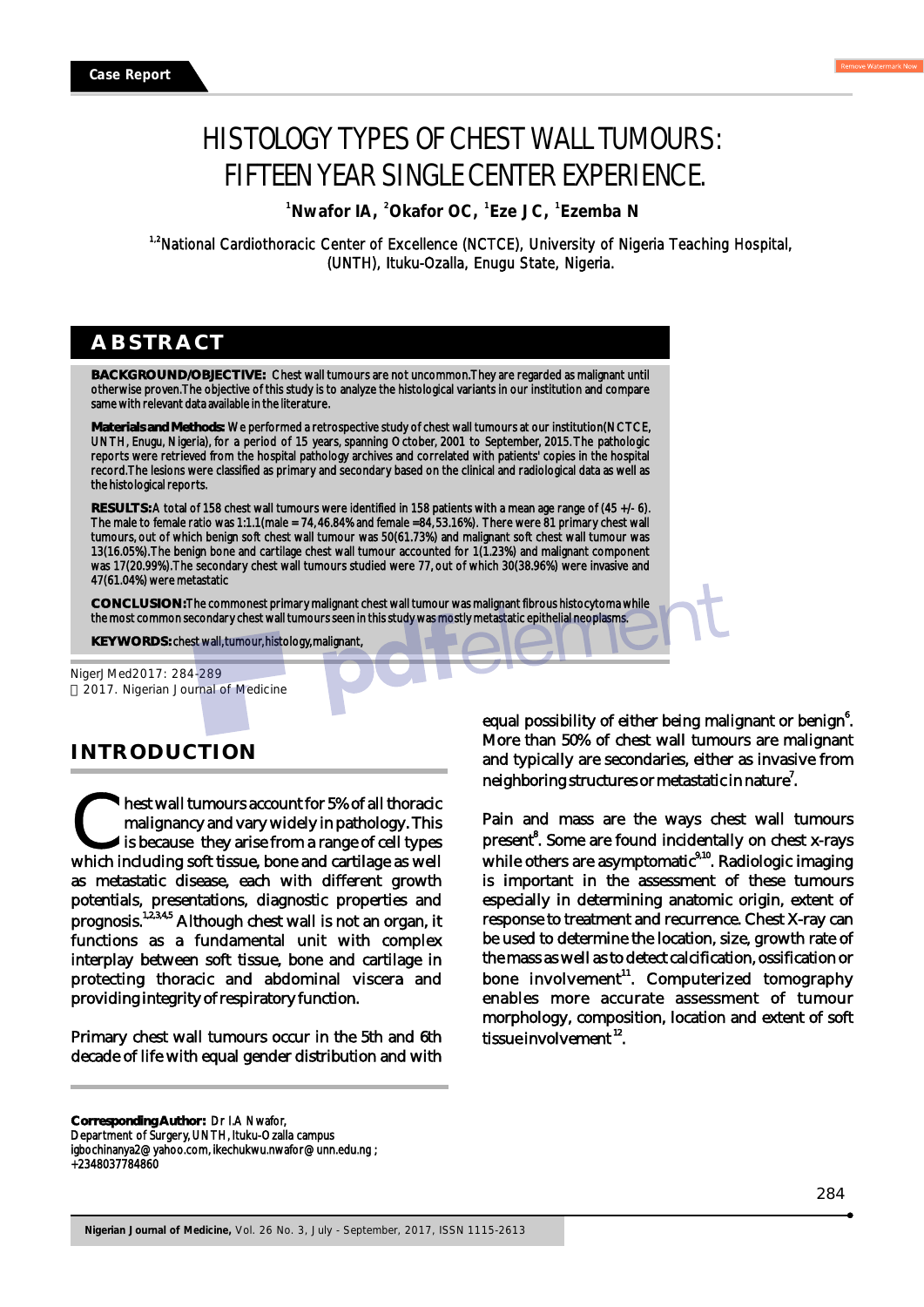Though, radiologic evaluations are useful in determining tumour invasion, surgical treatment planning and follow up, their features are nonspecific<sup>12,13,14</sup>. Histology provides the supreme court of diagnosis. Tru-cut biopsy, excisional and incisional biopsies are the commonest methods employed. The use of fine needle aspiration cytology is  $controversial<sup>4,6,11,15</sup>$ . Cytologic specimen is unsatisfactory and the use of the results obtained therefrom leads to inadequate treatment and worse  $prognosis$ <sup>16,17</sup>.

Surgical extirpation with or without reconstruction, chemo-radiation and physiotherapy are the common modalities of treating chest wall tumours. Decision of choice is governed by the size of the tumour, extent of resection, the need for reconstruction and associated co-morbidity. Patients with extensive or complicated lesion are best served with a multidisciplinary approach<sup>18</sup>. Resection prolongs survival and also is a palliation for symptomatic lesions<sup>19</sup>.

## **Materials and Methods**

We performed a retrospective study of chest wall tumours at our institution National Cardiothoracic Center of Excellence (NCTCE), University of Nigeria Teaching Hospital(UNTH) Ituku-Ozalla,Enugu for a period of 15 years, spanning October, 2001 to September, 2015. The pathologic reports were retrieved from the hospital pathology archives and correlated with patients' copies in the hospital record. Clinical and radiological data were obtained through a review of hospital records of these patients. The lesions were classified as primary and secondary based on the clinical and radiological data as well as the histopathological reports and in some cases, immunohistochemical findings. There were 158 histopathological reports from the morbid anatomy department and 158 of them were correlated with the patients' database in the Health Information Technology Department.

The tumours were further subdivided into different groups as: (1) soft tissue, bone and cartilage or haematologic or lymphomas (2) benign or malignant, (3) primary or secondary and finally (4), the secondary was subdivided into invasive or metastatic.

Data were analyzed using SPSS version 16(Chicago). Rates and proportions were calculated with 95% confidence interval (CI). The proportions were compared using students't- tests. Level of significance was set at  $P < 0.05$ .

## **Results**

There were 158 patients, with 74 males (47.13%) and 84 females (52.87%). The male to female ratio was 1:1.1. The mean age was 50.0 years (range is 3-97 years).  $T_{\text{max}}^{\text{ren}}$ highest age range affected was 51-60 years, with n=43 (24.71%), followed by 31-40 years, with n=40 (22.99%). The lowest age range was 81-90 years with n=0, (0.00%), followed by 91-100 years with n=1 (0.58%), see figure 1.



**Figure 1:** Showing age range of patients

There were 158 histopathological slides, out of which 81 (51.27%) were primary tumours of the chest wall and 77 (48.73%) were secondary chest wall tumours. Within the primary chest wall tumours, benign soft tissue was 50(61.73%) while the malignant soft tissue was 13 (16.05%). The benign bone and cartilage soft tissue was 1 (1.23%) while malignant bone and cartilage was 17(20.99%). Among the secondary chest wall tumours, invasive was 30 (38.96%) while metastatic was 47 (61.04%).



**Figure 2:** showing the distribution of primary benign soft tissue chest wall tumours

Within benign group of the soft tissue chest wall tumours, lipoma was the highest, n=42 (84.00%), followed by carvenous haemangioma with  $n = 3$ (6.00%). See figure 2. Among the malignant soft tissue tumours, malignant fibrous histiocytoma was the highest, with  $n = 5$  (38.46%), followed by rhabdomyosarcoma, with  $n = 4$  (30.77%), See figure 3. Within malignant bone and cartilage chest wall tumours, multiple myeloma was the highest with  $n = 8$ (53.33%) followed by chondrosarcoma with  $n = 49$ (26.67%). Also see figure 4. We recorded only 1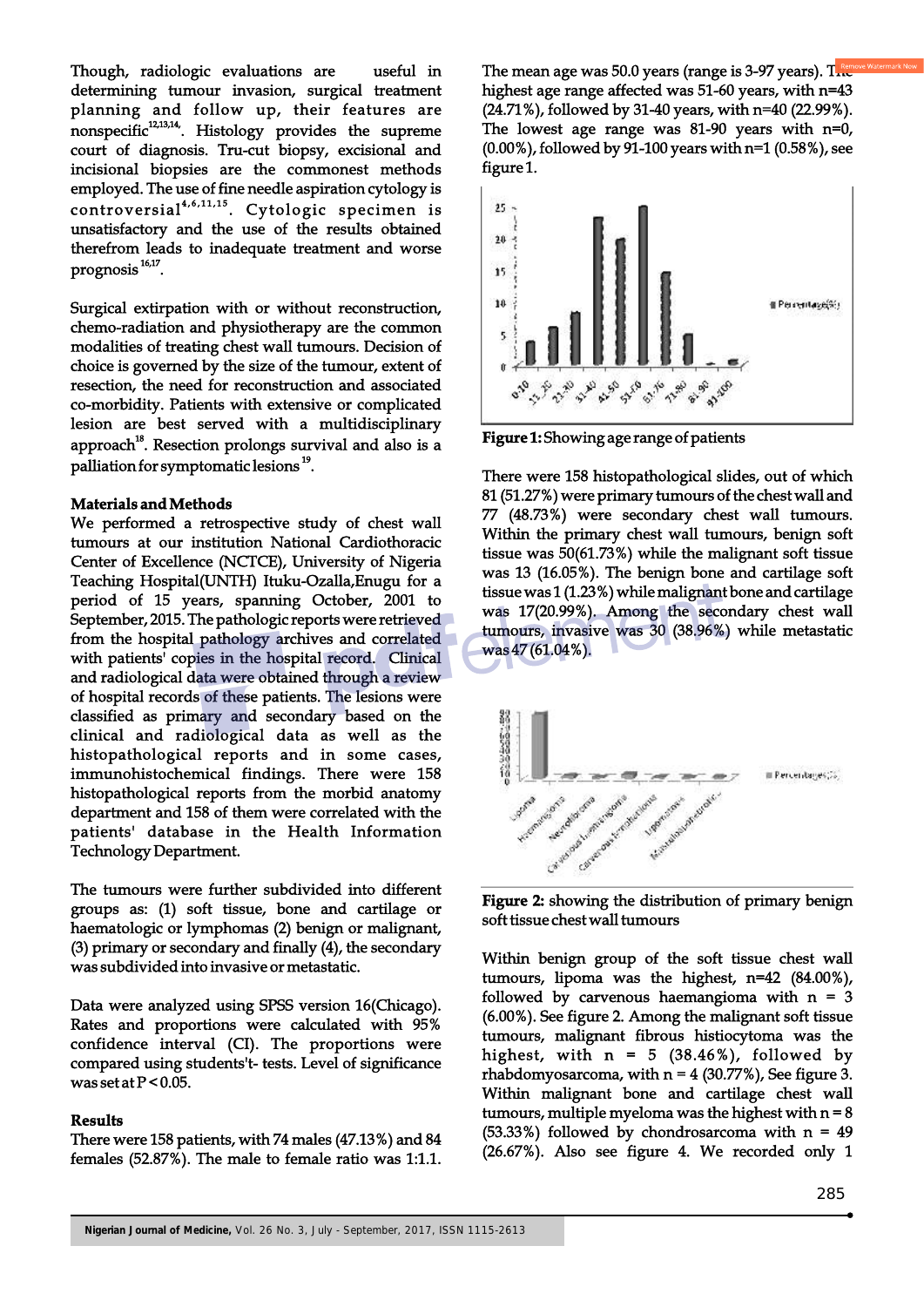#### chondroma as a benign bone and cartilage tumour.



**Figure 3:** Showing the distributions of the primary malignant soft tissue chest wall tumours





Of about 108 cases of malignant chest wall tumours in our study, 77 (71.30%) were metastases from distant organs or direct invasion from adjacent structures. The primary sites for both the invasive and metastatic tumours are shown in figures 5 and 6.







**Figure 6:** Showing the distribution of metastatic secondary chest wall tumours

The commonest histologic types were carcinomas (64.27%) followed by mesotheliomas(20.31%) and melanomas(5.45%). Among the metastatic tumours, 40.42% had unknown primary sites even after immunohistochemical staining.



a. Multiple myeloma



b chondrosarcoma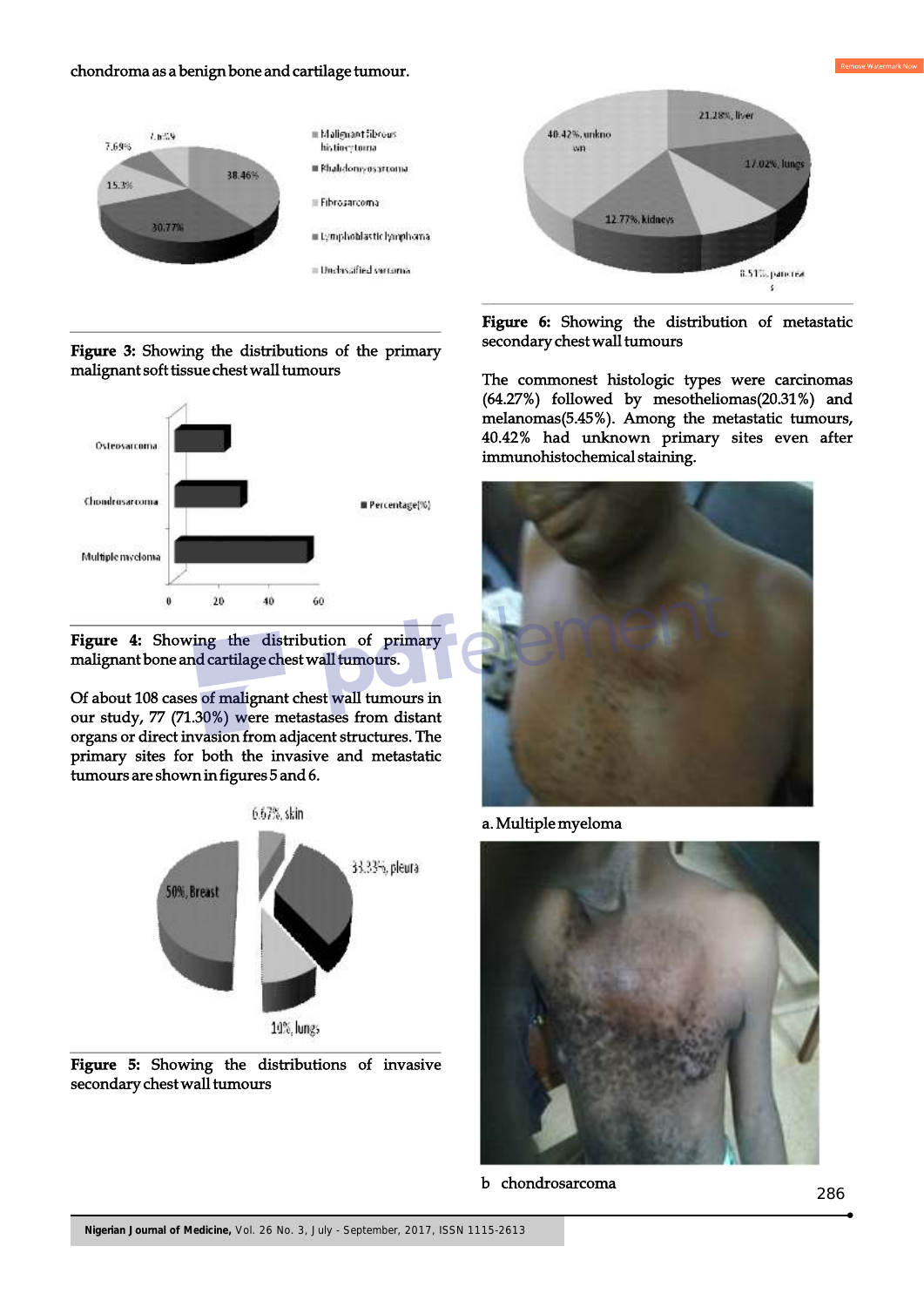

c. unclassified sarcoma

**Figure 7:** Note that most of the patients involved in the study did present late as can be seen in this figure. A typical appearance of chondroma and chondrosarcoma is depicted in figure 8.



d. Intrathoracic chest wall tumour(osteosarcoma), simulating thoracic outlet syndrome



Figure 8.

a. Chondroma b. chondrosarcoma

# **DISCUSSION**

Chest wall tumours account for 1-2% of all tumours;  $60\%$  are malignant<sup>20</sup>. These neoplasms can be primary soft tssue, bone and cartilage or may be metastasis from adjacent or distant structures or organs<sup>21</sup>. In this study, we noted the heterogenous distributions of the tumours according to the structures that make up the chest wall, which are soft and bony-cartilaginous tissues. Among the benign soft tissues, histologically, lipoma was the commonest accounting for 84.00%. This finding is in agreement with other studies<sup>22</sup>. Lipomas of chest wall are usually well circumscribed and situated deep. This was closely followed by haematologic tumours: carvenous haemangioma and haemangioma with 6.00% and 4.00% respectively. Carvenous haemangioma is sharply defined but not encapsulated and made up of large, carvenous vascular spaces, partly or incompletely filled with blood separated by a scant connective tissue stroma.

In the primary malignant soft tissue tumour of the chest wall, we observed malignant fibrous histiocytoma as the most common (38.46%), closely followed by rhabdomyosarcoma (30.77%). Others were fibrosarcoma (15.39%), lymphoblastic lymphoma(7.69%) and unclassified sarcoma(7.69%). In the literature, malignant fibrous histiocytoma was the most common soft tissue sarcoma<sup>23</sup> and is also reported to be rare in the chest region<sup>7</sup>. Our study however, agrees with that of Mohammadtaher et al  $^{22}$ . MFH have been categorized into storiform-p[eomorphic, myxoid, inflammatory, giant cells and amngiomatoid variants based on histologic features<sup>24</sup>. The storiformpleomorphic was most common, about 65% and as the name indicates is composed of malignant spindle cells orientated in a storiform pattern, with scattered large, round pleomorphic cells. Rhabdomyosarcoma is a malignant tumour of a skeletal muscle. Histologically, it is classified into embryonal, alveolar and pleomorphic(adult form). Others occur in children, adolescent and young adults $^{25}$ . We recorded unclassified sarcoma as 7.69% of all primary malignant soft tissue tumours of the chest wall. Other studies have estimated the prevalence of unclassified sarcoma as about 1% of sarcomas of the chest wall in adults and 10% in infants and children<sup>26</sup>.

Among the primary malignant bone and cartilage tumours of the chest wall, we observed in our study that multiple myeloma was the most common(53.33%), followed by chondrosarcoma (26.6%) and osteosarcoma (20.00%). Other studies are at variance with our observation, in that Chondrosarcoma was the commonest primary malignant bone and cartilage tumours of the chest in their studies  $1, 19, 27, 28$ .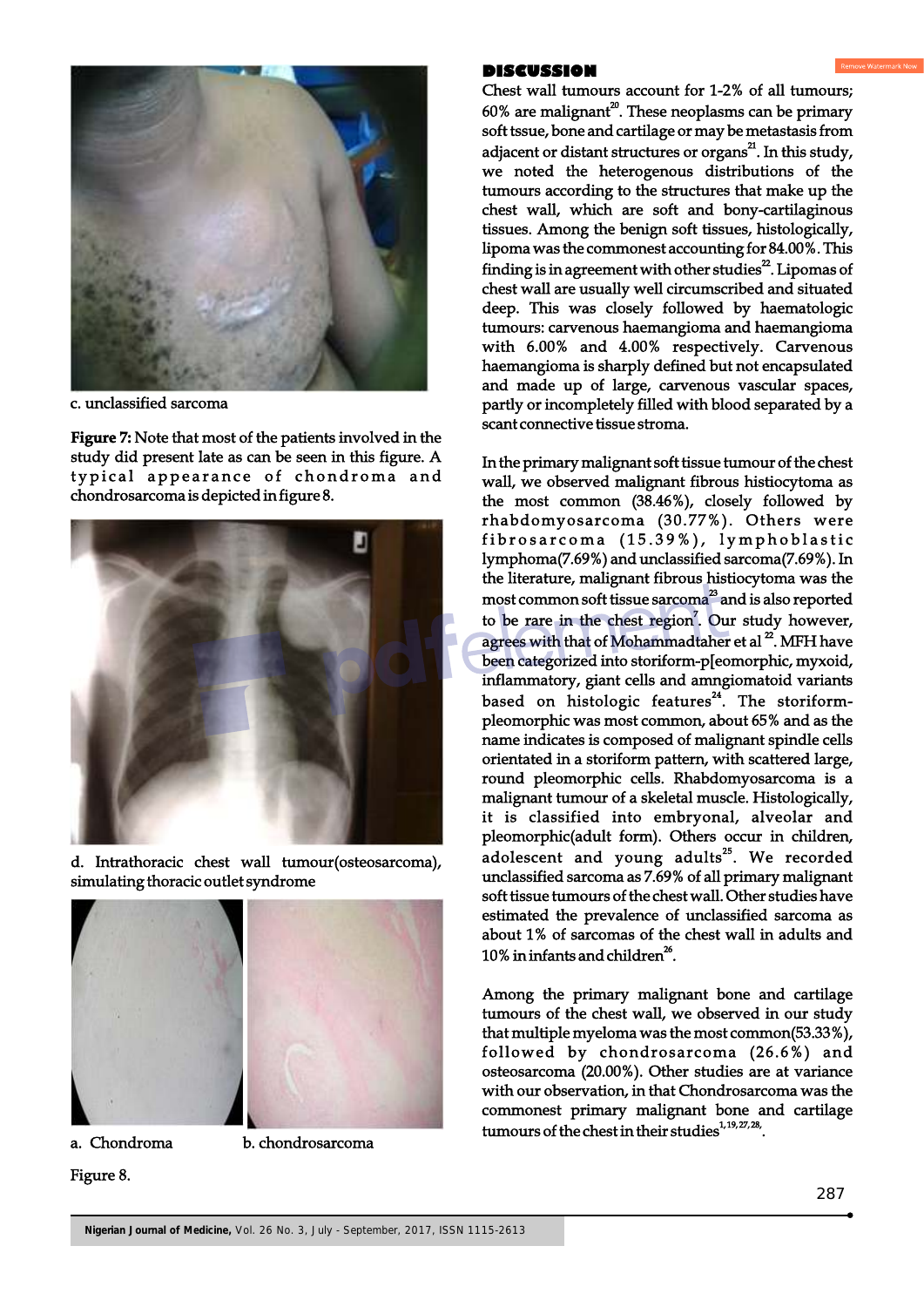Solitary myeloma and multiple myeloma are plasma cell tumours that manifest respectively as a single mass or with diffuse bone marrow involvement. There was no observation of solitary myeloma in our study but etra- osseous solitary myeloma which manifests as a nonspecific soft- tissue mass that progresses less frequently to multiple myeloma<sup>29</sup>. Chondrosarcoma is morphologically subclassified into conventional intramedullary, juxtacortical, clear cell, dedifferentiated and mesenchymal variants<sup>30,31</sup>. Well differentiated chondrosarcoma may morphologically resemble chondroma. Chonrdoma in the chest wall is very rare<sup>32</sup>. We observed only one case in 15 years.

Invasion and metastasis are biologic hallmarks of malignant tumours. They are the major cause of cancer related morbidity and mortality. $24,33,34$  In this study, secondary chest wall tumours constituted the most significant proportion of disease. Of all the 107 malignant chest wall tumours studied, 77(71.96%) were secondary tumours. Within the secondary chest wall tumours, invasive and metastatic tumours were 38.96% and 61.04% respectively. This observation is in agreement with other study which showed that secondary chest wall tumours comprised most of the malignant types<sup>35</sup>. The primary sites of both

invasive and metaststic tumours are shown in figures 5 & 6. The histologic types were carcinomas, mesotheliomas and melanomas in decreasing order.

#### **CONCLUSION**

Lipoma was the most common primary benign chest wall tumour, while malignant fibrous histiocytoma and multiple myeloma constituted the most common primary malignant soft and bony-cartilaginous tissues respectively. Overall, secondary chest tumours were the dominant malignant chest wall tumours in our study. There was equal gender predispodition.

## **REFERENCES**

- 1. Hsu PK, Hsu HS, Lee HC, Hsieh, Wu YC, Wang, LS et al, Management of Primary Chest Wall Tumours: 14 Years' Clinical Experience. J Chin Med Assoc 2006; 69(8): 377-382.
- 2. Graeber GM, Synder RJ, Heming AW, Head HD, Lough FC, Parker JS, Zajtchuk R, et al. Initial and long-term results in the management of primary chest wall neoplasms. Ann Thorac Surg 1982; 34: 664-73.
- 3. Anderson BO, Burt ME. Chest wall neoplasms and their management. Ann Thoracic Surg;

1994; 58: 1774-81.

- 4. Pailero PC, Arnold PG. Chest wall tumours experience with 100 consecutive patients. J Thorac Cardiovasc Surg 1985; 90:367-72.
- 5. Warzelham J, Stoelban E, Imdahl A., Results in surgery for primary and metastatic chest wall tumours. Eur J Cardiothoracic Surg 2001; 19(5): 584-588.
- 6. King RM, Pailero PC, trastek VF, Pichler JM, Payne WS, Bernatz PE. Primary chest wall tumours: factors affecting survival. Ann Thorac Surg, 1986; 46: 597-601.
- 7. Tateishi U, Gladish GW, Kusimoto M, Hasegawa T, Yokoyama R, Tsuchiya R et al. Chest wall tumours: Radiologic Findings and pathologic Correlation. Radiographics 2003; 23: 1477-1490. Http: 10.1148rg.236015526.
- 8. Athanssiadi K, Kalavronziotie G, Ronadogianni P, Loutsidi A, Hatzichallis A, Bellenis I. Primary Chest wall tumours: early and long term result of surgical treatment, Eur J cardiothoracic Surg 2001; 19: 587-593.
- 9. Jeung MY, Gaugi A, Gasser et al. Imaging of Chest wall disorders. radioGraphics 1999; 19: 617-637.
- 10. Siegel MJ. Magnetic resonance imaging of musculoskeletal soft tissue masses. Radiol Clin North Am 2001; 39: 791-720.
- 11. Sabanathan S, Shah R. Surgical treatment of primary malignant chest wall tumours. Eur J Cardiothoracic Surg 1997; 11:1011-6
- 12. Briccoli A, Dc Paolis M, Campanacci L, Mercuri M, Bertoni F, Lari S, et al. Chondrosarcoma of the chest wall: a clinical analysis. Surg Today 2002; 32: 291-6.
- 13. David EA, Marshal MB. Review of Chest wall Tumours: A Diagnostic, Therapeutic, and Reconstructive Challenge,. Semin Plast Surg 2011; 25(1):16-24.
- 14. .Park BJ, Flores RM. Chest wall tumours. In: Shields TW, Locicero J, Reeds CE, Feins RH, editors. General Thoracic Surgery. Philadelphia, PA: Linppincott; 2009. PP. 669- 678.
- 15. Incarbone M, Pastorino U. Surgical treatment of chest wall tumours. World Journal of Surgery 2001; 25: 218-230.
- 16. Mrkin HJ, Large TA, Spanier S. The hazards of biopsy in patients with malignant bone and soft tissue tumours. J Bone Surg Am 1982; 64: 1121-7.
- 17. Haghi ZS, Kalantari Mr, Attar AS, Salehi M, Tabari A, Soudaneh, M. Primary Malignant Chest Wall Tumours: analysis of 40 patients. J of Cardiothoracic Surgery 2014; 9: 106. http / / w w w . cardioth oracic surgery/content/9/1/10.